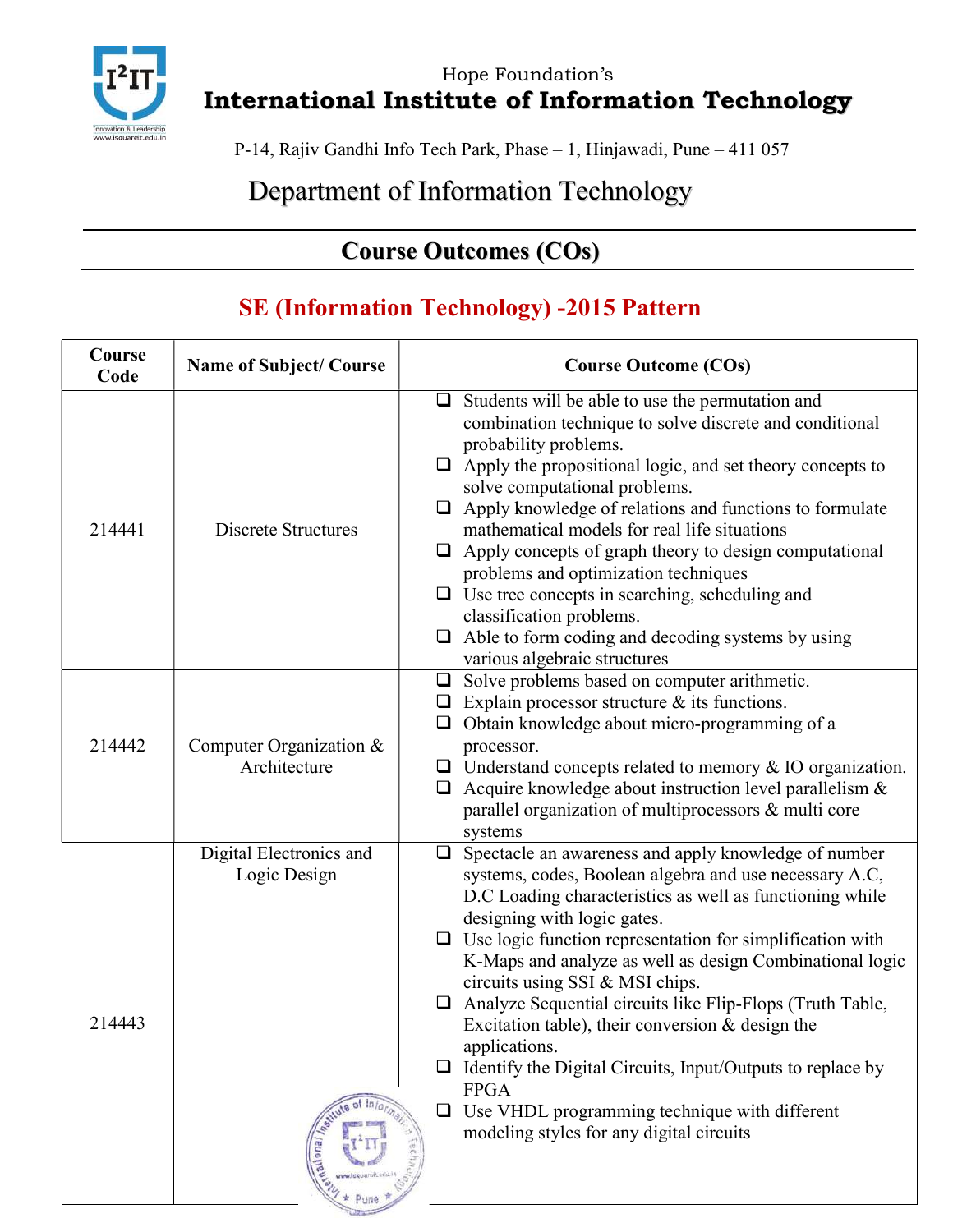| 214444 | Fundamental of data<br>structures                     | ❏<br>$\Box$<br>❏ | $\Box$ Student will be able to apply appropriate constructs of C<br>language, coding standards for application development.<br>$\Box$ Students will be to use dynamic memory allocation<br>concepts and file handling in various application<br>developments.<br>Students will be able to perform basic analysis of<br>algorithms with respect to time and space complexity.<br>$\Box$ Students will be able to select appropriate searching and/or<br>sorting techniques in the application development.<br>Students will be able to select and use appropriate data<br>structures for problem solving and programming.<br>Students will be able to use algorithmic foundations for solving<br>problems and programming.                                                                                                                                                                                                                                                                                                                                     |
|--------|-------------------------------------------------------|------------------|---------------------------------------------------------------------------------------------------------------------------------------------------------------------------------------------------------------------------------------------------------------------------------------------------------------------------------------------------------------------------------------------------------------------------------------------------------------------------------------------------------------------------------------------------------------------------------------------------------------------------------------------------------------------------------------------------------------------------------------------------------------------------------------------------------------------------------------------------------------------------------------------------------------------------------------------------------------------------------------------------------------------------------------------------------------|
| 214445 | Problem Solving and<br>Object Oriented<br>programming | ❏                | $\Box$ Develop algorithms for solving problems by using modular<br>programming concepts<br>$\Box$ Abstract data and entities from the problem domain, build<br>object models and design software solutions using object-<br>oriented principles and strategies<br>Discover, explore and apply tools and best practices in<br>object-oriented programming<br>$\Box$ Develop programs that appropriately utilize key object-<br>oriented concepts<br>$\Box$ Analyze the strengths of Object Oriented Programming<br>Develop programming application using object oriented<br>programming language C++                                                                                                                                                                                                                                                                                                                                                                                                                                                           |
| 214446 | Digital Laboratory                                    | $\Box$<br>⊔      | Spectacle an awareness and apply knowledge and concepts and<br>methods of digital system design techniques as hands-on<br>experiments with the use of necessary A.C, D.C Loading<br>characteristics.<br>$\Box$ Use logic function representation for simplification with K-<br>Maps and analyze as well as design Combinational logic circuits<br>using SSI & MSI chips.<br>Analyze Sequential circuits like Flip-Flops (Truth Table,<br>Excitation table) $\&$ design the applications like Asynchronous<br>and Synchronous Counters.<br>Design Sequential Logic circuits: Sequence generators, MOD<br>counters with registers/Counters using synchronous<br>/asynchronous counters.<br>$\Box$ Understand the need of skills, techniques and learn state-<br>of-the-art engineering tools through hands-on<br>experimentation on the Xilinx tools for design as well as<br>the basics of VHDL.<br>Understand and implement the design Steps, main<br>programming technique with different modeling styles for<br>any digital circuits with VHDL Programming. |
| 214447 | Programming<br>Laboratory                             | $\Box$<br>⊔      | Student will be able to apply appropriate constructs of C<br>language, coding standards for application development.<br>Students will be able to use dynamic memory allocation<br>concepts and file handling in various application<br>developments.<br>$\Box$ Students will be able to select appropriate searching and/or<br>sorting techniques in the application development and able<br>to do analysis of algorithm.                                                                                                                                                                                                                                                                                                                                                                                                                                                                                                                                                                                                                                     |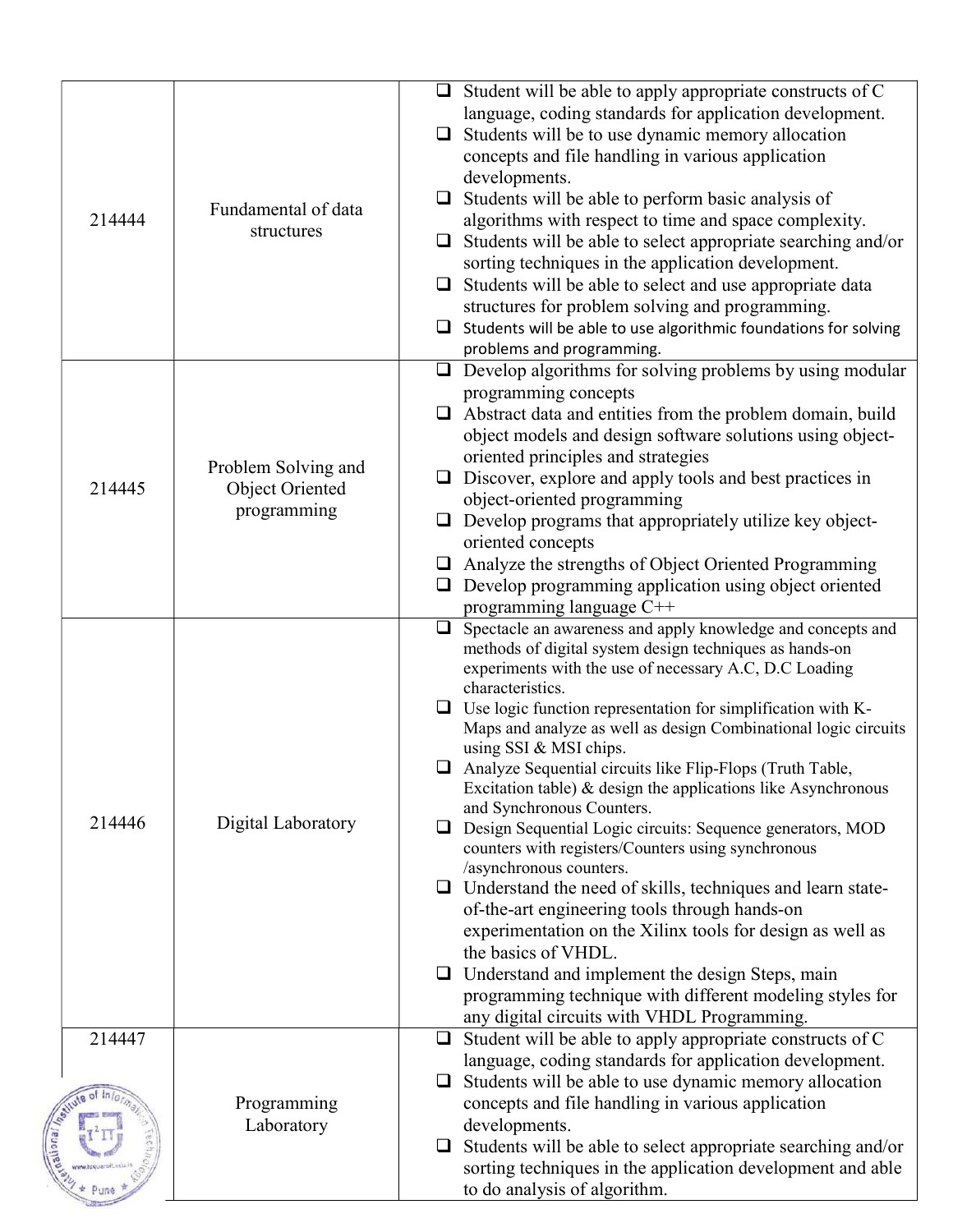|        |                             | $\Box$ Students will be able to select and use appropriate data     |
|--------|-----------------------------|---------------------------------------------------------------------|
|        |                             | structures for problem solving and programming and able             |
|        |                             | to do analysis of algorithm.                                        |
|        |                             | $\Box$ Students will be able to use algorithmic foundations for     |
|        |                             | solving problems and programming.                                   |
|        |                             | $\Box$ Break a problem into logical pieces and develop algorithms   |
|        |                             | for solving simple problems.                                        |
|        |                             | $\Box$ Abstract data and entities from the problem domain, build    |
|        |                             | object models and design software solutions using object-           |
| 214448 | <b>Object Oriented</b>      | oriented principles and strategies.                                 |
|        | programming Lab.            | $\Box$ Discover, explore and apply tools and best practices in      |
|        |                             | object-oriented programming.                                        |
|        |                             | $\Box$ Develop programs that appropriately utilize key object-      |
|        |                             | oriented concepts.                                                  |
|        |                             | $\Box$ Provides an ability to understand, analyze and interpret the |
|        |                             | essentiality of grammar and its proper usage.                       |
|        |                             | $\Box$ Build the students' vocabulary by means of                   |
|        |                             | communication via web, direct Communication and                     |
|        |                             | indirect communication.                                             |
| 214449 | <b>Communication Skills</b> | $\Box$ Improves Students' Pronunciation skills and understanding    |
|        |                             | between various phonetic sounds during communication                |
|        |                             | $\Box$ Understanding the various rules and means of written         |
|        |                             | communication                                                       |
|        |                             | Effective communication with active listening, facing<br>⊔          |
|        |                             | problems while communication and how to overcome it.                |
|        |                             | $\Box$ Solve higher order linear differential equations to          |
|        |                             | understand appropriate techniques of modelling and                  |
|        |                             | analyzing electrical circuits.                                      |
|        |                             | $\Box$ Solve problems related to Fourier transform, Z-transform     |
|        |                             | and applications to signal and image processing.                    |
|        |                             | $\Box$ Apply statistical methods like correlation and regression    |
|        |                             | analysis, Measures of central tendency and its applications.        |
| 207003 | Engineering                 | $\Box$ Understand probability theory and its applications.          |
|        | Mathematics -III            | Probability distributions. Analysis and prediction of data as       |
|        |                             | applied to machine intelligence                                     |
|        |                             | $\Box$ Perform vector differentiation and integration to analyse    |
|        |                             | the vector fields and apply to compute line, surface and            |
|        |                             | volume integrals.                                                   |
|        |                             | $\Box$ Analyze conformal mappings, transformations and perform      |
|        |                             | contour integration of complex functions required in image          |
|        |                             | processing, digital filters and computer graphics.                  |
| 214450 |                             | $\Box$ Apply mathematics and logic to develop Computer              |
|        |                             | programs for elementary graphic operations                          |
|        |                             | $\Box$ Develop scientific and strategic approach to solve complex   |
|        |                             | problems in the domain of Computer Graphics                         |
|        |                             | $\Box$ Develop the competency to understand the concepts related    |
|        |                             | to Computer Vision                                                  |
|        | <b>Computer Graphics</b>    | $\Box$ Develop the competency to understand the concepts related    |
|        |                             | to Virtual reality                                                  |
|        |                             | $\Box$ Apply the logic to develop animation                         |
|        |                             | $\Box$ Apply the logic to develop gaming programs                   |
|        |                             |                                                                     |
|        |                             |                                                                     |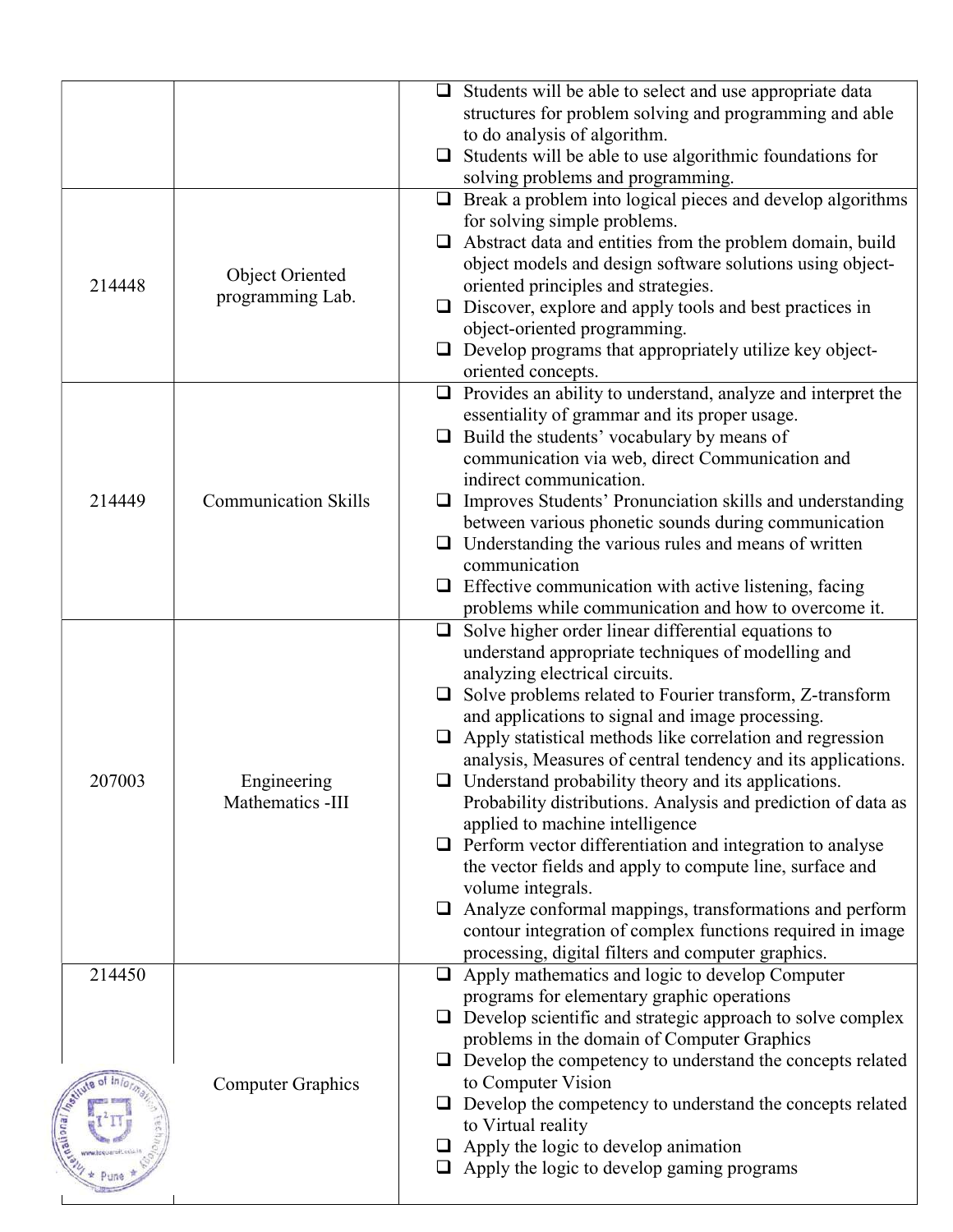|        |                          | $\Box$ Learn architectural details of 80386 microprocessor                                                         |
|--------|--------------------------|--------------------------------------------------------------------------------------------------------------------|
|        |                          | $\Box$ Understand memory management and multitasking of                                                            |
|        |                          | 80386 microprocessor                                                                                               |
| 214451 | Processor Architecture   | $\Box$ Understand architecture and memory organization of                                                          |
|        | and Interfacing          | 8051 microcontroller                                                                                               |
|        |                          | $\Box$ Explain timers and interrupts of 8051 microcontroller and its                                               |
|        |                          | interfacing with I/O devices.                                                                                      |
|        |                          | $\Box$ Basic ability to analyze algorithms and to determine                                                        |
|        |                          | algorithm correctness and time efficiency class.                                                                   |
|        |                          | $\Box$ Understand different advanced abstract data type (ADT)                                                      |
| 214452 | Data Structures & Files  | and data structures and their implementations.<br>$\Box$ Understand different algorithm design techniques (brute - |
|        |                          | force, divide and conquer, greedy, etc.) and their                                                                 |
|        |                          | implementation                                                                                                     |
|        |                          | $\Box$ Ability to apply and implement learned algorithm design                                                     |
|        |                          | techniques and data structures to solve problems                                                                   |
|        |                          | $\Box$ Understand data/signal transmission over communication                                                      |
|        |                          | media                                                                                                              |
|        |                          | $\Box$ Recognize usage of various modulation techniques in                                                         |
|        | Foundations of           | communication<br>$\Box$ Analyze various spread spectrum and multiplexing                                           |
| 214453 | Communication and        | techniques                                                                                                         |
|        | <b>Computer Network</b>  | $\Box$ Use concepts of data communication to solve various                                                         |
|        |                          | related problems                                                                                                   |
|        |                          | $\Box$ Understand error correction and detection techniques                                                        |
|        |                          | $\Box$ Acquaint with transmission media and their standards                                                        |
|        |                          | $\Box$ Learn and apply concepts related to assembly language                                                       |
|        |                          | programming                                                                                                        |
| 214454 | Processor Interfacing    | $\Box$ Write and execute assembly language program to perform                                                      |
|        | Laboratory               | array addition, code conversion, block transfer, sorting and<br>string operations                                  |
|        |                          | $\Box$ Learn and apply interfacing of real world input and output                                                  |
|        |                          | devices to 8051 microcontroller                                                                                    |
|        |                          | $\Box$ Analyze algorithms and to determine algorithm correctness                                                   |
|        |                          | and time efficiency class                                                                                          |
|        |                          | $\Box$ Understand different advanced abstract data type (ADT)                                                      |
|        | Data Structure and Files | and data structures and their implementations                                                                      |
| 214455 | Laboratory               | $\Box$ Understand different algorithm design techniques (brute -                                                   |
|        |                          | force, divide and conquer, greedy, etc.) and their<br>implementation                                               |
|        |                          | $\Box$ Apply and implement learned algorithm design techniques                                                     |
|        |                          | and data structures to solve problems.                                                                             |
| 214456 |                          | $\Box$ Apply mathematics and logic to develop Computer                                                             |
|        |                          | programs for elementary graphic operations.                                                                        |
|        |                          | $\Box$ Develop scientific and strategic approach to solve complex                                                  |
|        | <b>Computer Graphics</b> | problems in the domain of Computer Graphics.                                                                       |
|        | Laboratory               | $\Box$ Develop the competency to understand the concepts related<br>to Computer Vision and Virtual reality         |
|        |                          | Apply the logic to develop animation and gaming                                                                    |
|        |                          | programs                                                                                                           |
|        |                          |                                                                                                                    |
|        |                          |                                                                                                                    |
|        |                          |                                                                                                                    |
|        |                          |                                                                                                                    |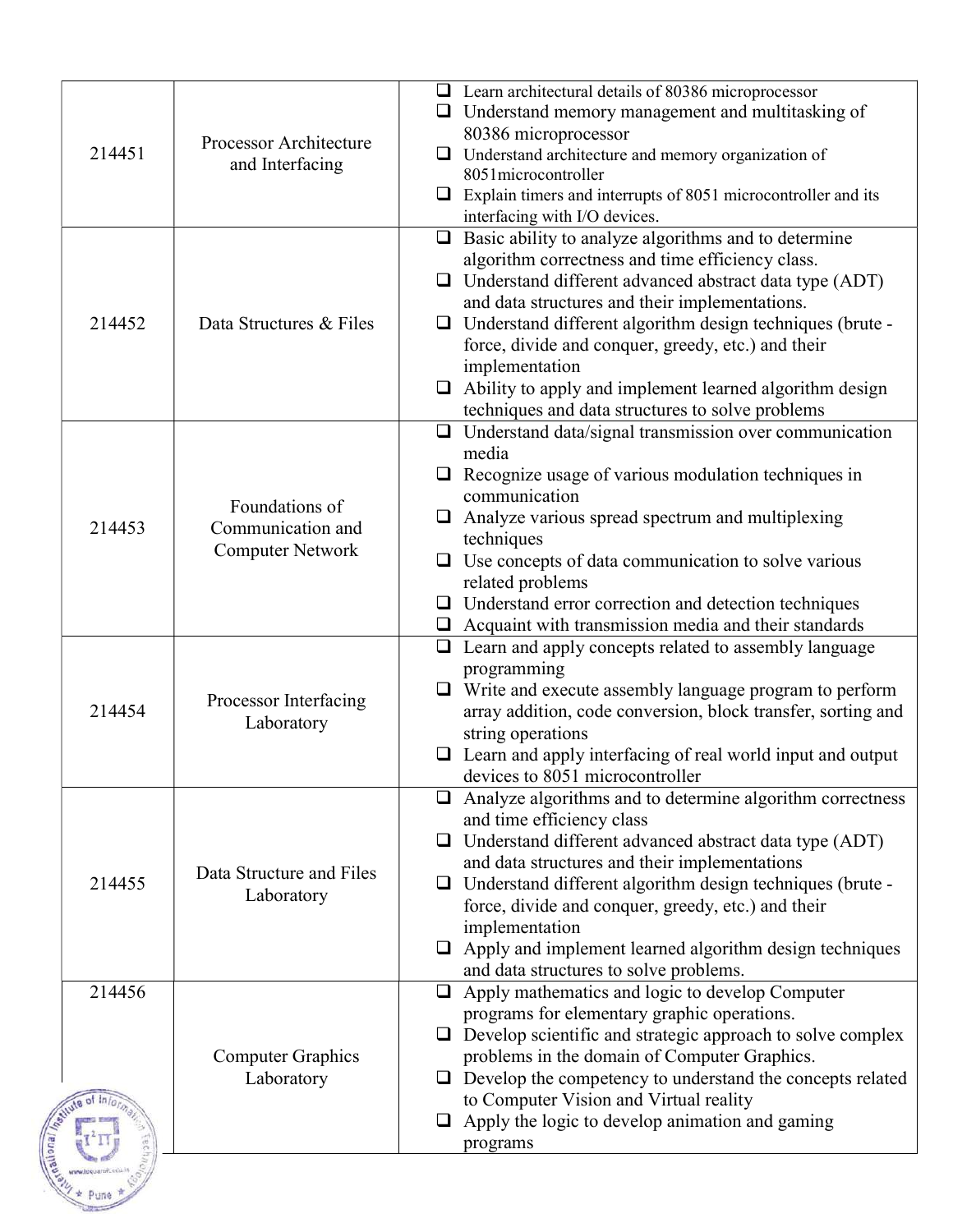

Hope Foundation's International Institute of Information Technology

P-14, Rajiv Gandhi Info Tech Park, Phase – 1, Hinjawadi, Pune – 411 057

Department of Information Technology

## Course Outcomes (COs)

| Course<br>Code | <b>Name of Subject/Course</b>                | <b>Course Outcome (COs)</b>                                                                                                                                                                                                                                                                                                                                                                                                                                                                                                                                                                                                                                                                                                                                                           |
|----------------|----------------------------------------------|---------------------------------------------------------------------------------------------------------------------------------------------------------------------------------------------------------------------------------------------------------------------------------------------------------------------------------------------------------------------------------------------------------------------------------------------------------------------------------------------------------------------------------------------------------------------------------------------------------------------------------------------------------------------------------------------------------------------------------------------------------------------------------------|
| 314441         | Theory of Computation                        | $\Box$ To understand problem classification and problem solving<br>by machines.<br>To understand the basics of automata theory and its<br>operations.<br>To study computing machines by describing, classifying<br>□<br>and comparing different types of computational models.<br>To study computing machines by describing, classifying<br>$\Box$<br>and comparing different types of computational models.<br>To understand the P and NP class problems and its<br>$\Box$<br>classification.<br>$\Box$ To understand the fundamentals of problem decidability<br>and reducibility.                                                                                                                                                                                                  |
| 314442         | Database Management<br>Systems               | To define basic functions of DBMS & RDBMS.<br>◻<br>To analyze database models & entity relationship models.<br>❏<br>To design and implement a database schema for a given<br>problem-domain.<br>To populate and query a database using SQL DML/DDL<br>commands.<br>Do Programming in PL/SQL including stored procedures,<br>$\Box$<br>stored functions, cursors and packages.<br>To appreciate the impact of analytics and big data on the<br>$\Box$<br>information industry and the external ecosystem for<br>analytical and data services.                                                                                                                                                                                                                                          |
| 314443         | Software Engineering &<br>Project Management | To identify unique features of various software application<br>$\Box$<br>domains and classify software applications as well as to<br>choose and apply appropriate lifecycle model of software<br>development.<br>To analyze software requirements by applying various<br>$\Box$<br>modeling techniques.<br>To understand project planning, scheduling, cost and effort<br>estimation using various tools<br>To describe principles of agile development, discuss the<br>SCRUM process and distinguish agile process model from<br>other process models.<br>To understand IT project management through life cycle of<br>the project and future trends in IT Project Management.<br>To list and classify CASE tools and discuss recent trends<br>and research in software engineering. |

#### TE (Information Technology) -2015 Pattern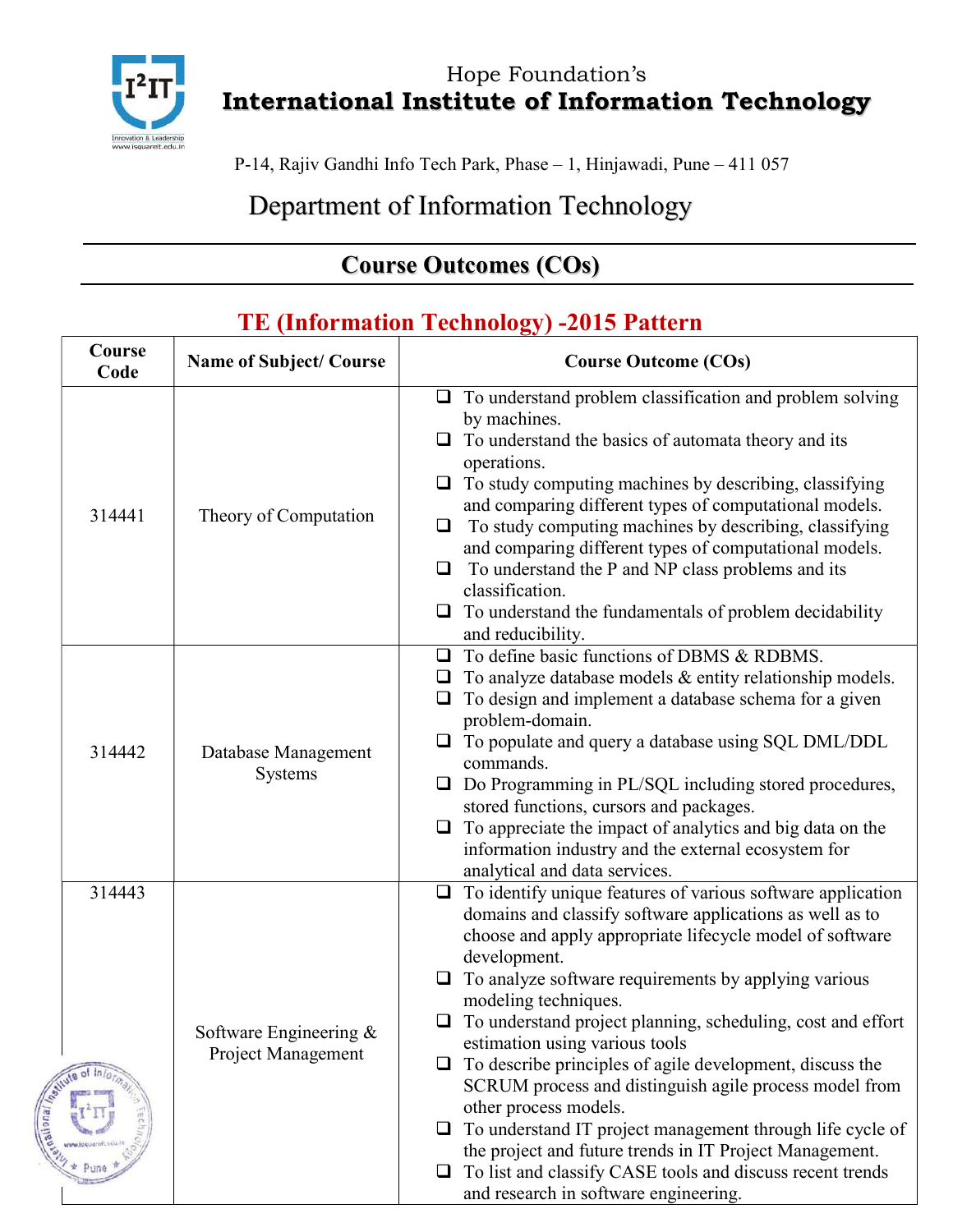|        |                               | $\Box$ Fundamental understanding of the role of Operating<br>Systems<br>$\Box$ To understand the concepts of a process and thread & to         |
|--------|-------------------------------|------------------------------------------------------------------------------------------------------------------------------------------------|
| 314444 | <b>Operating System</b>       | apply the concept of process/thread scheduling.<br>To apply the concept of process synchronization, mutual<br>ப<br>exclusion and the deadlock. |
|        |                               | $\Box$ To realize the concept of I/O management and File system.<br>$\Box$ To understand the various memory management                         |
|        |                               | techniques.<br>$\Box$ To understand working of LINUX operating system.                                                                         |
|        |                               | $\Box$ To explain importance of HCI study and principles of user-<br>centered design (UCD) approach                                            |
|        |                               | $\Box$ To develop understanding of human factors in HCI design                                                                                 |
|        |                               | $\Box$ To develop understanding of models, paradigms and                                                                                       |
| 314445 | Human-Computer<br>Interaction | context of interactions.<br>$\Box$ To design effective user-interfaces following a structured                                                  |
|        |                               | and organized UCD process.                                                                                                                     |
|        |                               | $\Box$ To evaluate usability of a user-interface design.                                                                                       |
|        |                               | To apply cognitive models for predicting human-computer-<br>$\Box$<br>interactions.                                                            |
|        |                               | $\Box$ To install and configure database systems.                                                                                              |
|        |                               | To analyze database models & entity relationship models.<br>⊔<br>To design and implement a database schema for a given<br>❏                    |
|        |                               | problem-domain                                                                                                                                 |
| 314446 | Software Laboratory-I         | To understand the relational and document type database                                                                                        |
|        |                               | systems<br>$\Box$ To populate and query a database using SQL DML/DDL                                                                           |
|        |                               | commands<br>To populate and query a database using MongoDB<br>⊔                                                                                |
|        |                               | commands.                                                                                                                                      |
|        |                               | To understand the basics of Linux commands and program<br>$\Box$<br>the shell of Linux & To develop various system programs                    |
|        |                               | for the functioning of operating system.<br>To implement basic building blocks like processes, threads                                         |
|        |                               | under the Linux.                                                                                                                               |
| 314447 | Software Laboratory-II        | To develop various system programs for the functioning of<br>⊔                                                                                 |
|        |                               | OS concepts in user space like.<br>To design and implement Linux Kernel Source Code & To<br>$\Box$                                             |
|        |                               | develop the system program for the functioning of OS                                                                                           |
|        |                               | concepts in kernel space like embedding the system call in<br>any Linux kernel.                                                                |
| 314448 |                               | To identify the needs of users through requirement<br>$\Box$                                                                                   |
|        |                               | gathering<br>To apply the concepts of Software Engineering process                                                                             |
|        |                               | models for project development                                                                                                                 |
|        | Software Laboratory-III       | To apply the concepts of HCI for user-friendly project<br>development                                                                          |
|        |                               | To deploy website on live webserver and access through<br>URL.                                                                                 |
|        |                               | To understand, explore and apply various web technologies                                                                                      |
|        |                               | To develop team building for efficient project development                                                                                     |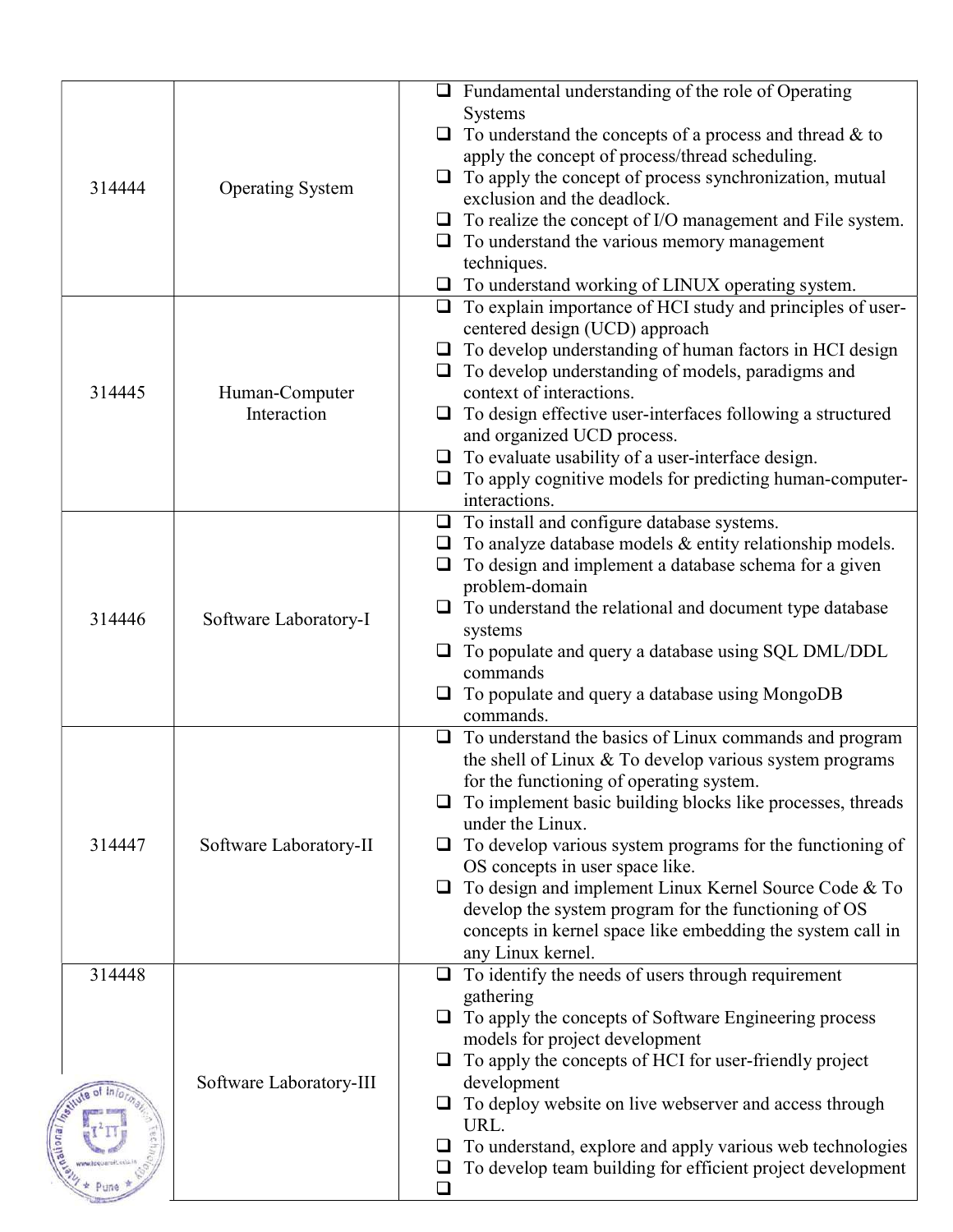| 314450 | <b>Computer Network</b><br>Technology | $\Box$ To know Responsibilities, services offered and protocol<br>used at each layer of network.<br>To understand different addressing techniques used in<br>$\Box$<br>network<br>To know the difference between different types of network<br>❏<br>$\Box$ To know the different wireless technologies and IEEE<br>standards<br>To use and apply the standards and protocols learned, for<br>⊔<br>application development<br>To understand and explore recent trends in network<br>domain                                                                                           |
|--------|---------------------------------------|-------------------------------------------------------------------------------------------------------------------------------------------------------------------------------------------------------------------------------------------------------------------------------------------------------------------------------------------------------------------------------------------------------------------------------------------------------------------------------------------------------------------------------------------------------------------------------------|
| 314451 | <b>Systems Programming</b>            | To learn independently modern software development<br>$\Box$<br>tools and creates novel solutions for language processing<br>applications.<br>To design and implement assemblers and macro<br>processors.<br>To use tool LEX for generation of Lexical Analyzer.<br>$\Box$<br>To use YACC tool for generation of syntax analyzer.<br>$\Box$<br>To generate output for all the phases of compiler.<br>❏<br>To apply code optimization in the compilation process.<br>$\Box$                                                                                                          |
| 314452 | Design and Analysis of<br>Algorithms  | Apply Knowledge of Mathematics to perform asymptotic<br>$\Box$<br>algorithms.<br>analysis of<br>Demonstrate a familiarity with major algorithms and data<br>$\Box$<br>structures.<br>Apply important algorithmic design paradigms and<br>$\Box$<br>methods of analysis.<br>Synthesize efficient algorithms in common engineering<br>design situations.<br>$\Box$ Pointing out the importance of designing efficient<br>algorithms by comparing different complexity classes.<br>Introducing the concept of NP-complete problems and<br>❏<br>different techniques to deal with them. |
| 314453 | Cloud Computing                       | To understand the need of Cloud based solutions<br>To understand Security Mechanisms and issues in various<br>Cloud Applications<br>To explore effective techniques to program Cloud Systems.<br>$\Box$<br>To understand current challenges and trade-offs in Cloud<br>Computing<br>To find challenges in cloud computing and delve into it to<br>effective solutions<br>To understand emerging trends in cloud computing<br>$\Box$                                                                                                                                                 |
| 314454 | Data Science & Big Data<br>Analytics  | To understand Big Data primitives.<br>$\Box$<br>To learn and apply different mathematical models for Big<br>Data.<br>To demonstrate their Big Data learning skills by<br>⊔<br>developing industry or research applications.<br>To analyze each learning model come from a different<br>$\Box$<br>algorithmic approach and it will perform differently under<br>different datasets.<br>To understand needs challenges and techniques for big data<br>⊔<br>visualization.                                                                                                             |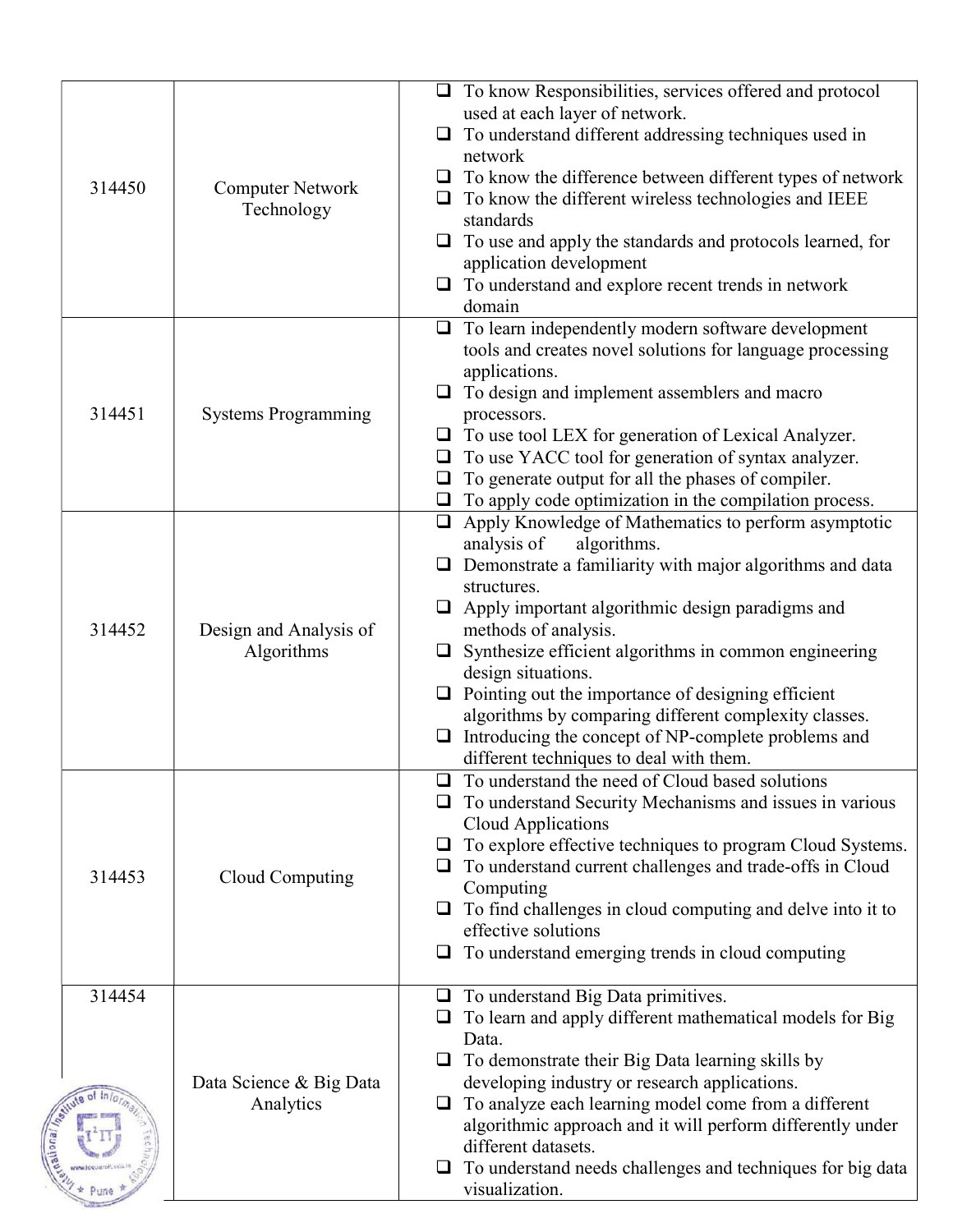|        |                        | To learn different programming platforms for big data         |
|--------|------------------------|---------------------------------------------------------------|
|        |                        | analytics.                                                    |
|        |                        | $\Box$ To implement small size network and its use of various |
|        |                        | networking commands                                           |
|        |                        | To understand and use various networking and simulations      |
|        |                        | tools                                                         |
| 314455 | Software Laboratory-IV | To configure various client/server environments to use<br>⊔   |
|        |                        | application layer protocols                                   |
|        |                        | $\Box$ To understand the protocol design at various layers    |
|        |                        | To explore use of protocols in various wired and wireless     |
|        |                        | applications                                                  |
|        |                        | To develop applications on emerging trends<br>$\Box$          |
|        |                        | To apply algorithmic strategies for solving various<br>$\Box$ |
|        |                        | problems                                                      |
|        |                        | To compare various algorithmic strategies                     |
|        | Software Laboratory-V  | To analyze the solution using recurrence relation<br>⊔        |
| 314456 |                        | To design algorithms using the dynamic programming            |
|        |                        | strategy                                                      |
|        |                        | $\Box$ To design algorithms using the Backtracking strategy   |
|        |                        | To design algorithms using the Branch and Bound strategy,     |
|        |                        | and recite algorithms that employ this strategy               |
|        |                        | To apply Big data primitives and fundamentals for<br>$\Box$   |
|        |                        | application development                                       |
|        |                        | To explore different big data processing techniques with      |
|        |                        | use cases.                                                    |
| 314457 | Software Laboratory-VI | To apply the Analytical concept of Big data using             |
|        |                        | R/Python.                                                     |
|        |                        | To visualize the Big Data using Tableau.<br>$\Box$            |
|        |                        | To design algorithms and techniques for big data analytics.   |
|        |                        | To design Big data analytic application for emerging          |
|        |                        | trends.                                                       |

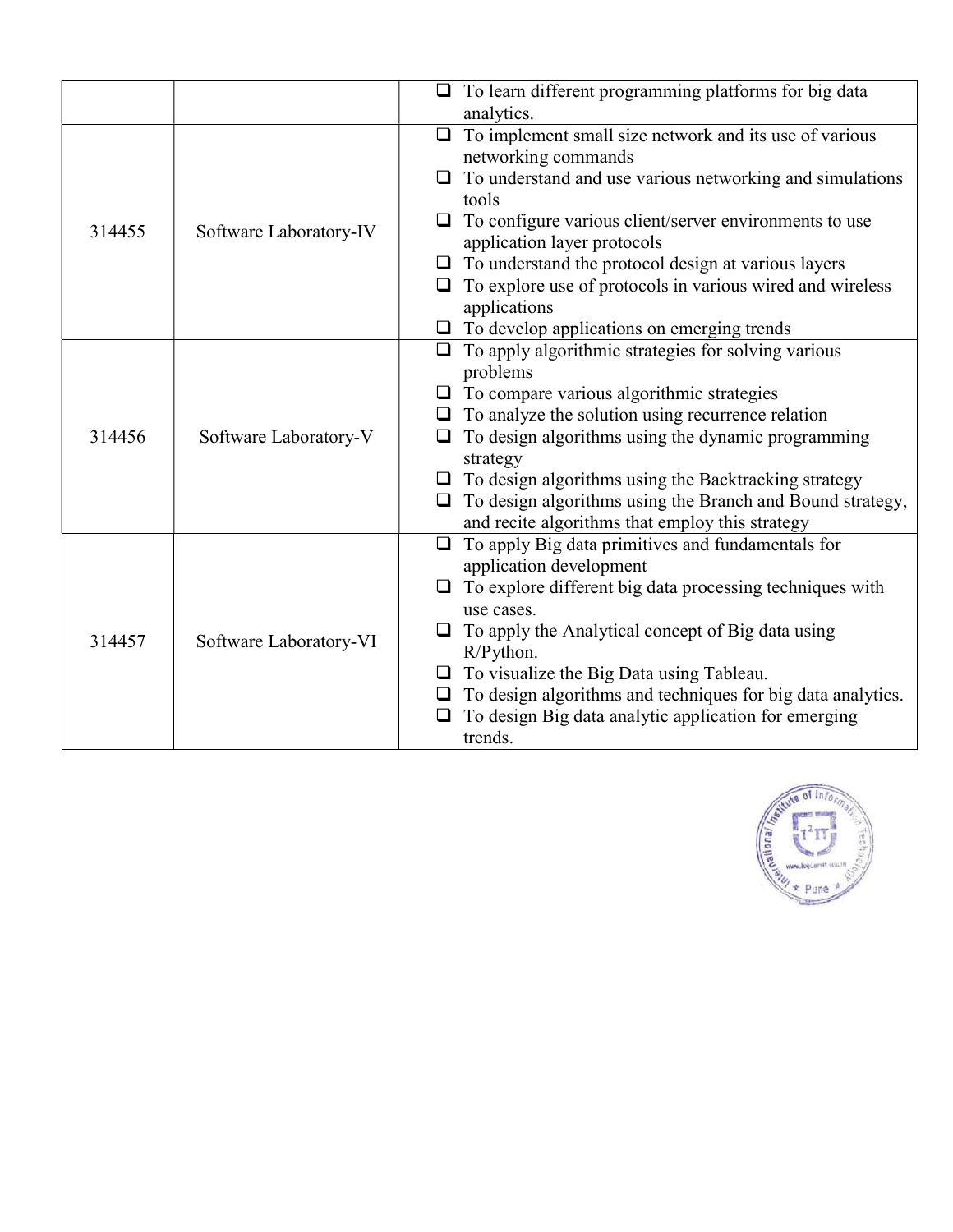

dional

#### Hope Foundation's International Institute of Information Technology

P-14, Rajiv Gandhi Info Tech Park, Phase – 1, Hinjawadi, Pune – 411 057

# Department of Information Technology

### Course Outcomes (COs)

## BE (Information Technology) -2015 Pattern

| Course<br>Code | <b>Name of Subject/ Course</b>           | <b>Course Outcome (COs)</b>                                                                                                                                                                                                                                                                                                                                                                                                                                                                                                                   |
|----------------|------------------------------------------|-----------------------------------------------------------------------------------------------------------------------------------------------------------------------------------------------------------------------------------------------------------------------------------------------------------------------------------------------------------------------------------------------------------------------------------------------------------------------------------------------------------------------------------------------|
| 414453         | Information and<br><b>Cyber Security</b> | $\Box$ Understand fundamental of security, various threats faced<br>today<br>$\Box$ Use basic cryptographic techniques in application<br>development<br>$\Box$ Apply methods for authentication, access control, intrusion<br>detection and prevention<br>$\Box$ To apply the scientific method to digital forensics and<br>perform forensic investigations<br>$\Box$ To develop computer forensics awareness<br>$\Box$ Ability to use computer forensics tools                                                                               |
| 414454         | Machine Learning and<br>Applications     | $\Box$ Model the learning primitives and Build the learning<br>model.<br>$\Box$ Model the Classification based Learning Models<br>Model the Regression Learning Models<br>$\Box$ How Logic and Distance Based Learning Models can be<br>used to understand Human Learning Aspects<br>$\Box$ Probabilistic Approach to Learn the Human Learning<br>Aspects<br>$\Box$ Tackle real world problems in the domain of Data Mining<br>and Big Data Analytics, Information Retrieval, Computer<br>vision, Linguistics and Bioinformatics.             |
| 414455         | Software Design and<br>Modeling          | $\Box$ Understand object oriented methodologies, basics of<br>Unified Modeling Language (UML).<br>$\Box$ Understand analysis process, use case modeling,<br>domain/class modeling<br>$\Box$ Understand interaction and behavior modeling.<br>$\Box$ Understand design process and business, access and view<br>layer class design<br>Get started on study of GRASP principles and GoF design<br>patterns.<br>$\Box$ Get started on study of architectural design principles and<br>guidelines in the various type of application development. |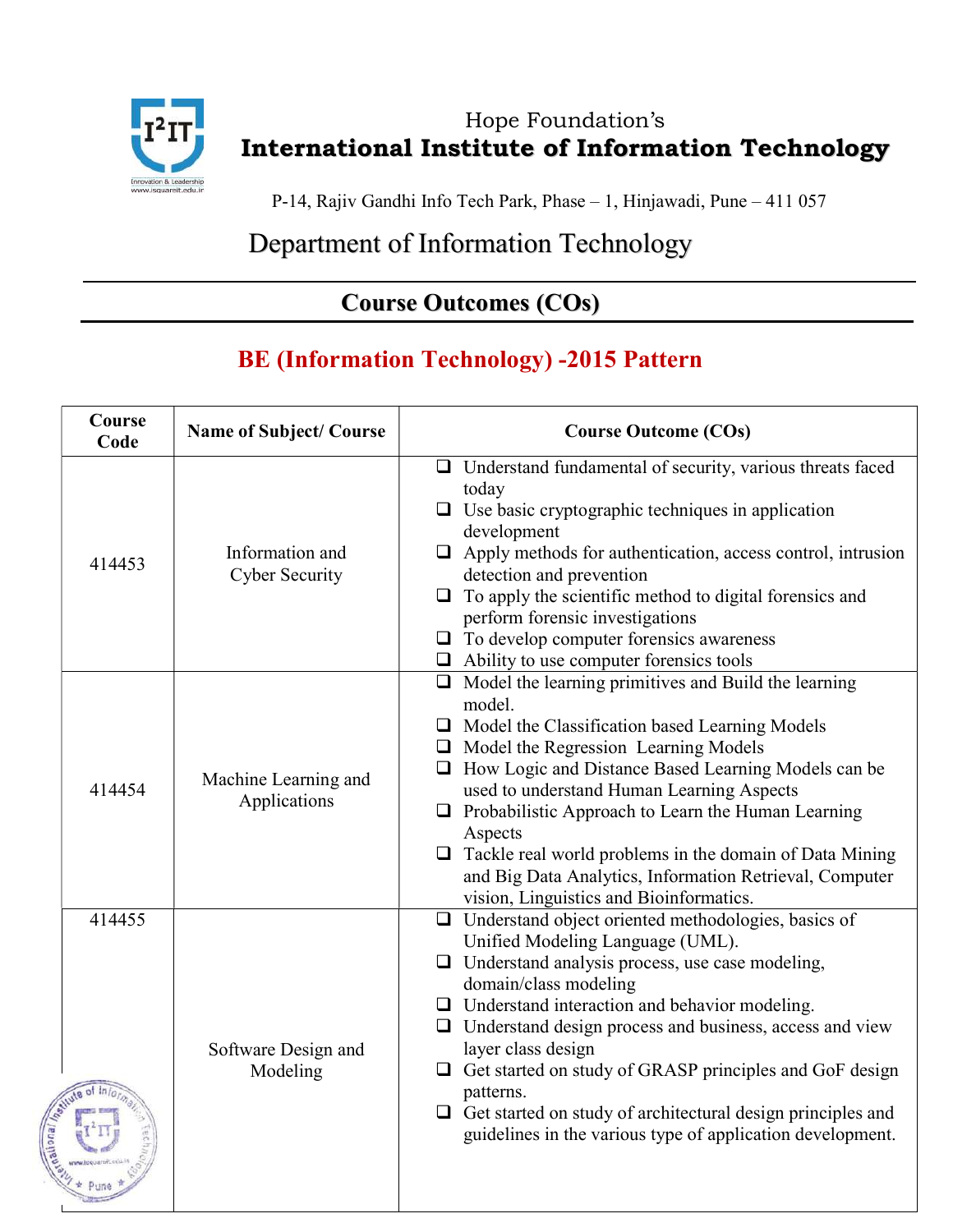|         |                                     | $\Box$ To familiarize information, interaction and GUI design<br>process for enhancing user-experience                 |
|---------|-------------------------------------|------------------------------------------------------------------------------------------------------------------------|
|         |                                     | $\Box$ To explain usability engineering lifecycle for designing a                                                      |
|         |                                     | user-friendly software                                                                                                 |
|         |                                     | $\Box$ Justify the theory and practice of usability evaluation                                                         |
| 414456C | <b>Usability Engineering</b>        | approaches, methods and techniques<br>$\Box$ Compare and evaluate strengths and weaknesses of various                  |
|         |                                     | approaches, methods and techniques for evaluating                                                                      |
|         |                                     | usability.                                                                                                             |
|         |                                     | $\Box$ Design and implement a usability test plan, based on                                                            |
|         |                                     | modeling or requirements specification                                                                                 |
|         |                                     | $\Box$ Choose appropriate approaches, methods and techniques to                                                        |
|         |                                     | evaluate the usability of a specified interactive system.<br>$\Box$ Comprehend the Information Systems and development |
|         |                                     | approaches of Intelligent Systems                                                                                      |
|         |                                     | $\Box$ Evaluate and rethink business processes using information                                                       |
|         |                                     | systems                                                                                                                |
| 414456E | <b>Business Analytics and</b>       | $\Box$ Propose the Framework for business intelligence                                                                 |
|         | Intelligence                        | $\Box$ Get acquainted with the Theories, techniques, and<br>considerations for capturing.                              |
|         |                                     | $\Box$ Align business intelligence with business strategy                                                              |
|         |                                     | $\Box$ Apply the techniques for implementing business                                                                  |
|         |                                     | intelligence systems                                                                                                   |
|         |                                     | $\Box$ Test the software by applying testing techniques to deliver                                                     |
|         |                                     | a product free from bugs                                                                                               |
|         |                                     | $\Box$ Investigate the scenario and to select the proper testing<br>technique                                          |
|         |                                     | $\Box$ Explore the test automation concepts and tools and                                                              |
| 414457C | Software Testing and                | estimation of cost, schedule based on standard metrics.                                                                |
|         | <b>Quality Assurance</b>            | $\Box$ Understand how to detect, classify, prevent and remove                                                          |
|         |                                     | defects.<br>$\Box$ Choose appropriate quality assurance models and develop                                             |
|         |                                     | quality.                                                                                                               |
|         |                                     | $\Box$ Ability to conduct formal inspections, record and evaluate                                                      |
|         |                                     | results of inspections.                                                                                                |
|         |                                     | $\Box$ Draw, discuss different UML 2.0 diagrams, their concepts,                                                       |
|         |                                     | notation, advanced notation, forward and reverse<br>engineering aspects.                                               |
|         |                                     | $\Box$ Identify different software artifacts used to develop use                                                       |
|         |                                     | case model from requirements.                                                                                          |
|         |                                     | $\Box$ Identify different software artifacts used to develop and                                                       |
| 414459  | Computer Laboratory-<br><b>VIII</b> | implement Interaction and behavior Model from                                                                          |
|         |                                     | requirements.                                                                                                          |
|         |                                     | $\Box$ Identify different software artifacts used to develop and<br>implement analysis model and design model from     |
|         |                                     | requirements.                                                                                                          |
|         |                                     | $\Box$ Implement an appropriate design pattern to solve a design                                                       |
|         |                                     | problem.                                                                                                               |
|         |                                     | The Students will be able to understand and select<br>□                                                                |
| 414458  | Computer Laboratory-<br>VII         | appropriate Software tools to implement Complex                                                                        |
|         |                                     | Machine Learning Problems                                                                                              |
|         |                                     | $\Box$ The students will be able to implement Naïve Bayes                                                              |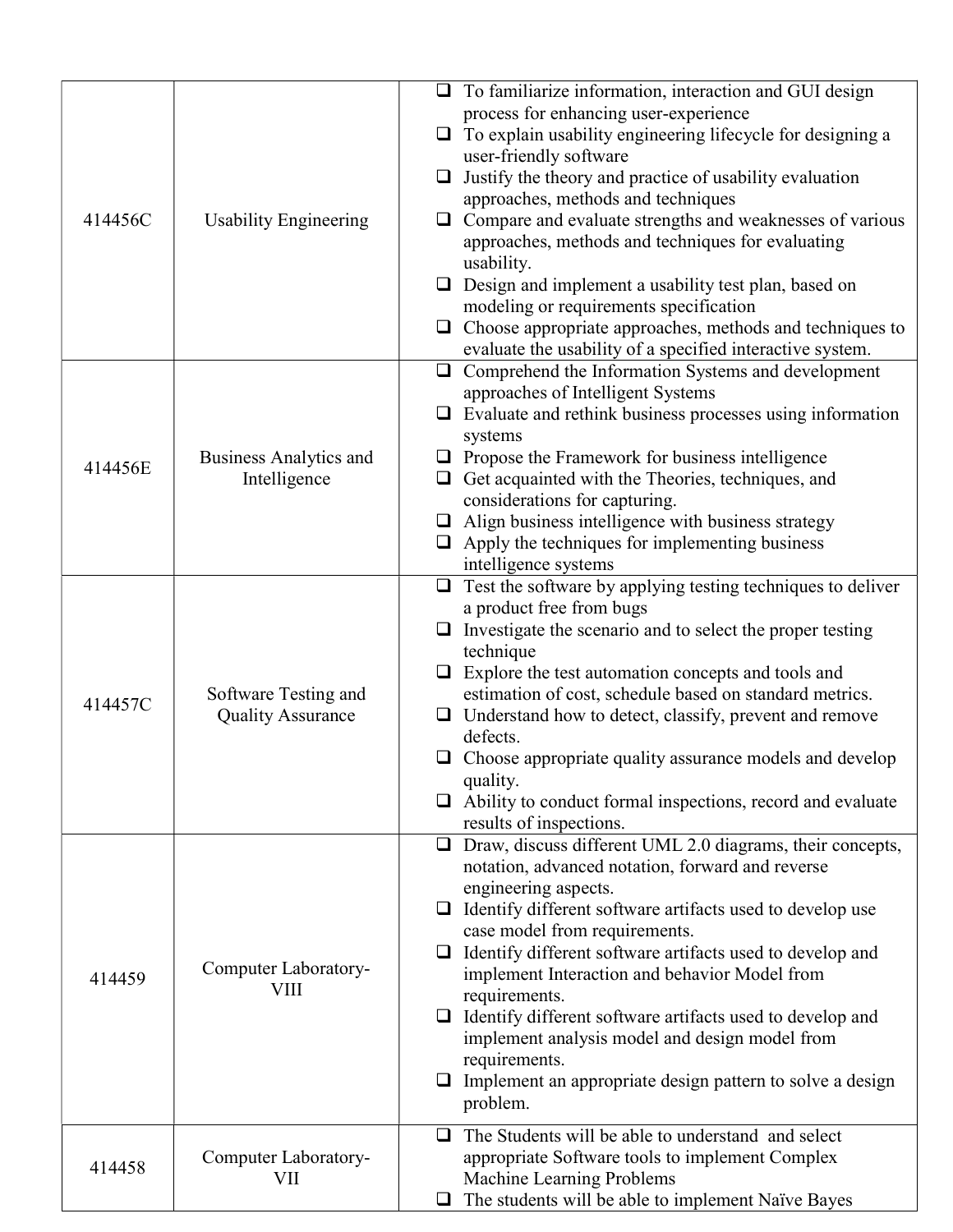|         |                             | Algorithm to Different Machine Learning Problems                 |
|---------|-----------------------------|------------------------------------------------------------------|
|         |                             | The Students will be able to implement and apply<br>❏            |
|         |                             | Regression techniques various analytical problems                |
|         |                             | $\Box$ the Students will be able to understand necessity of      |
|         |                             | dimensionality reduction in machine learning tasks               |
|         |                             | the students will be able to understand how SVM is used to       |
|         |                             | solve classification task                                        |
|         |                             | The students will be able to learn and implement kmeans<br>⊔     |
|         |                             | algorithm and clustering using kmeans                            |
|         |                             | Understand the principles and desired properties of<br>$\Box$    |
|         |                             | distributed systems based on different application areas.        |
|         |                             | Understand and apply the basic theoretical concepts and<br>⊔     |
|         | Distributed Computing       | algorithms of distributed systems in problem solving             |
| 414462  | System                      | Recognize the inherent difficulties that arise due to<br>⊔       |
|         |                             | distributed-ness of computing resources                          |
|         |                             | Identify the challenges in developing distributed<br>$\Box$      |
|         |                             | applications                                                     |
|         |                             | Demonstrate the knowledge of design of Ubicomp and its<br>$\Box$ |
|         |                             | applications.                                                    |
|         |                             |                                                                  |
|         |                             | Explain smart devices and services used Ubicomp.<br>⊔            |
|         |                             | Describe the significance of actuators and controllers in        |
|         |                             | real time application design.                                    |
| 414463  | <b>Ubiquitous Computing</b> | Use the concept of HCI to understand the design of<br>u          |
|         |                             | automation applications.                                         |
|         |                             | Classify Ubicomp privacy and explain the challenges<br>$\Box$    |
|         |                             | associated with Ubicomp privacy.                                 |
|         |                             | Get the knowledge of ubiquitous and service oriented             |
|         |                             | networks along with Ubicomp management                           |
|         |                             | Student should be able to understand the concept of<br>$\Box$    |
|         |                             | Information retrieval.                                           |
|         |                             | Student should be able to deal with storage and retrieval        |
|         |                             | process of text and multimedia data.                             |
|         |                             | Student should be able to evaluate performance of any<br>⊔       |
| 414464B | Information Storage and     | information retrieval system.                                    |
|         | Retrieval                   | Students should be able to design user interfaces.<br>⊔          |
|         |                             | Student should be able to understand importance of<br>⊔          |
|         |                             | recommender system.                                              |
|         |                             | Student should be able to understand concept of<br>⊔             |
|         |                             | multimedia and distributed information retrieval                 |
|         |                             | Understand the basics of Social Media Analytics<br>⊔             |
|         |                             | Explain the significance of Data mining in Social media<br>⊔     |
|         |                             |                                                                  |
|         |                             | Demonstrate the algorithms used for text mining<br>⊔             |
| 414465  | Social Media Analytics      | Apply network measures for social media data<br>□                |
|         |                             | Explain Behavior Analytics techniques used for social<br>$\Box$  |
|         |                             | media data.                                                      |
|         |                             | Apply social media analytics for Face book and Twitter<br>⊔      |
|         |                             | kind of applications                                             |